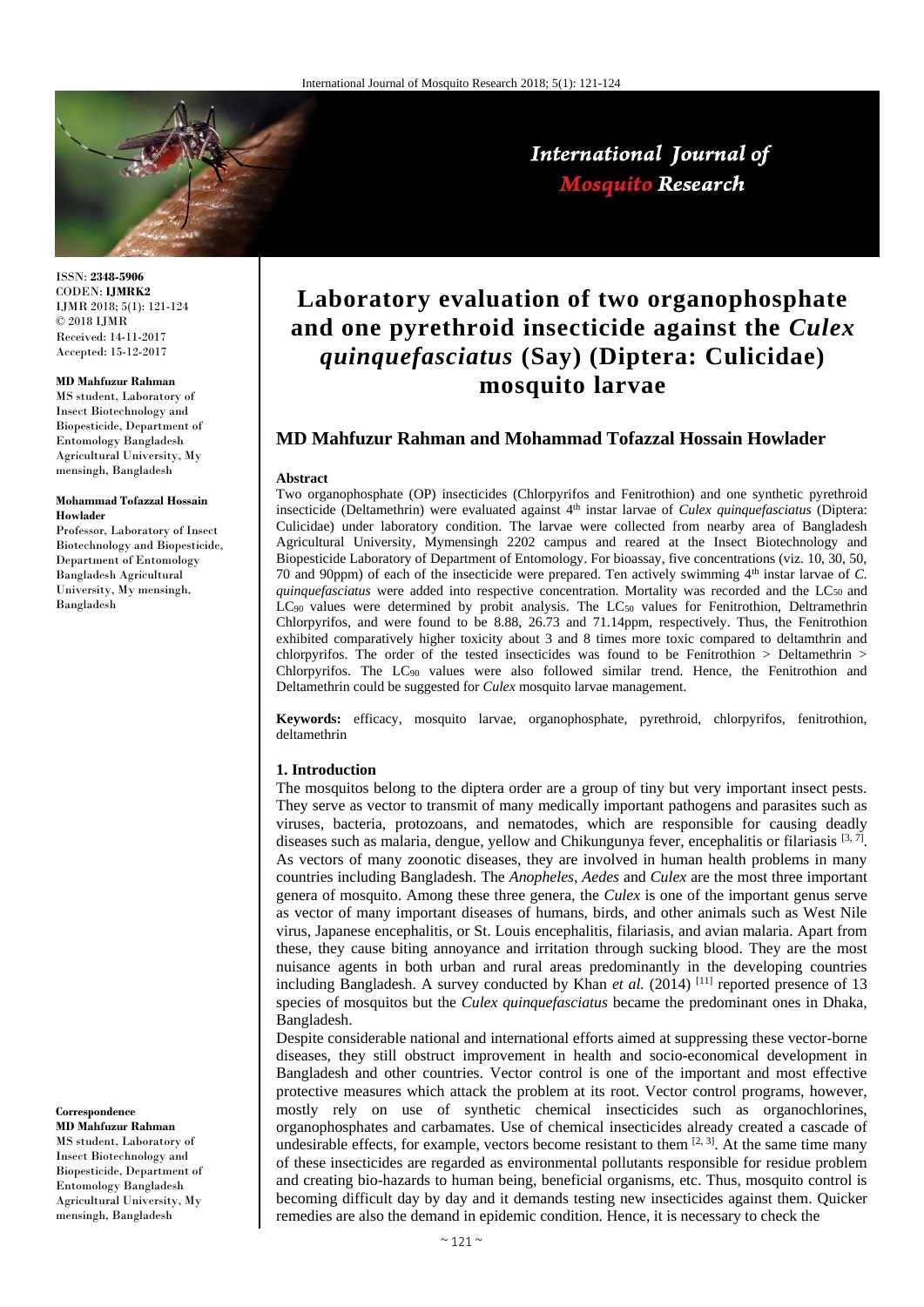susceptibility of the commonly used chemical insecticides against the larvae of mosquitoes so that the most effective one insecticide could be identified as well as development of resistance, if any could also be ascertained. The present study was therefore undertaken to study the effectiveness of three commonly used chemical insecticides from two different groups (organophosphate and pyrethroid) against *Culex quinquefasciatus* mosquito larvae and to evaluate their relative toxicity for controlling the *Culex* larvae.

#### **2. Materials and Methods**

### **2.1 Collection and rearing of test insect's larvae**

For laboratory bioassay, the larvae of the *C. quinquefasciatus* were used as test insect. The 1<sup>st</sup> instar larvae of the *C*. *quinquefasciatus* were collected from drains, pits, etc. of Keatkhali near Bangladesh Agricultural University campus, Mymensingh and brought to the laboratory during January to June, 2017. They were on goldfish feed in a plastic tray at the Insect Biotechnology and Biopesticide Laboratory of the Department of Entomology, Bangladesh Agricultural University. The larvae of *Culex quinquefasciatus* were identified following the identifying characteristics suggested by Bram (1967)  $[4]$ . The 4<sup>th</sup> instar larvae were used for bioassay test in an ambient environment (25±2˚C and 75-85% RH) of the laboratory.

### **2.2 Tested insecticides**

Two commonly available organophosphate insecticides, Chlorpyrifos (trade name: Dursban 20EC, Auto Crop Care Limited) and Fenitrothion (trade name: Sumithion 50EC, Shetu Agro Industries Limited) and one synthetic pyrethroid insecticide, Deltamethrin (trade name:

Decis 2.5EC, Bayer Crop Science Limited) were selected to test their efficacy against 4th instar *C. quinquefasciatus* larvae.

### **2.3 Preparation of stock and tested concentration**

At first a stock solution of 5000ppm concentration of the commercial product was prepared for each of the tested insecticide using 100ml of water. Then 100ml solutions for each of ten test concentrations (10, 20, 30, 40, 50, 60, 70, 80, 90 and 100ppm) were made from pre-prepared stock solution by dilution method. Before the final tests, preliminary screenings using different concentrations (ppm) of the insecticides were conducted which helped to ascertain the dose ranges for obtaining 1-99% mortality.

#### **2.4 Larvicidal bioassay tests**

The efficacy of the selected insecticides against the larvae of

*C. quinquefasciatus* was assessed by using the method suggested by WHO (1996) <sup>[15]</sup> and Dua *et al.* (2009) <sup>[6]</sup> with slight modification. Briefly, ten actively swimming  $4<sup>th</sup>$  instar larvae were added into a beaker (250ml) containing 100ml along with one of the respective tested concentration. Three replicates of each concentration were prepared and three untreated controls were also prepared with water only.The experimental setup was kept at an ambient room temperature environment (14L: 10D photoperiod,  $26\pm2\degree$ C temperature and  $80±5%$  relative humidity) in the laboratory during the test.

The number of larvae died at each of the concentrations at the end of the stipulated exposure period was recorded and the percentage mortality was calculated using the formula:

Percentage of mortality = 
$$
\frac{\text{Number of larvae died}}{\text{Total number of test larvae}} \times 100
$$

When the mortality in control was more than 5%, the percentage of mortality was corrected as per Abbott's (1925)  $[1]$  formula.

#### **2.5 Statistical analysis**

The toxicity of those insecticides was calculated as  $LC_{50}$  and LC<sup>90</sup> values at 95% confidence intervals, lower and upper confidence limits, slopes, Chi-square values were determined by probit analysis <sup>[8]</sup> using Ldp line software (http://www.ehabsoft.com/ldpline/).

## **3. Results and Discussion**

**3.1 Efficacy of chlorpyrifos, fenitrothion and deltamethrin** The larvicidal efficacy of Fenitrothion, Deltamethrin, and Chlorpyrifos against *C. quinquefasciatus* larvae is shown in Figure  $1(a)$ , (b) and (c). It is found that the tested three insecticides were found effective against the *C. quinquefasciatus* larvae but exhibited varied mortality (Fig.1). The mortality caused by Fenitrothion, Deltamethrin, and Chlorpyrifos was proportional to concentration and time i.e. the larval mortality percentage increased with the increase of concentration and time.

The Fenitrothion caused sharp increase of mortality of mosquito larvae. Initially, the mortality was slow but after 10 minutes of application exhibit dramatic increase from the beginning. More than eighty percent mortality was observed within 30 minutes of application of insecticide for all the concentration tested. All the larvae died (100% mortality) in case of 30ppm after 30 minutes of insecticide application (Fig. 1a).



**Fig 1:** The larvicidal effectiveness of different concentrations (ppm) of Fenitrothion (a), Deltamethrin (b) and Chlorpyrifos (c) at different exposure time against *Culex quinquefasciatus* larvae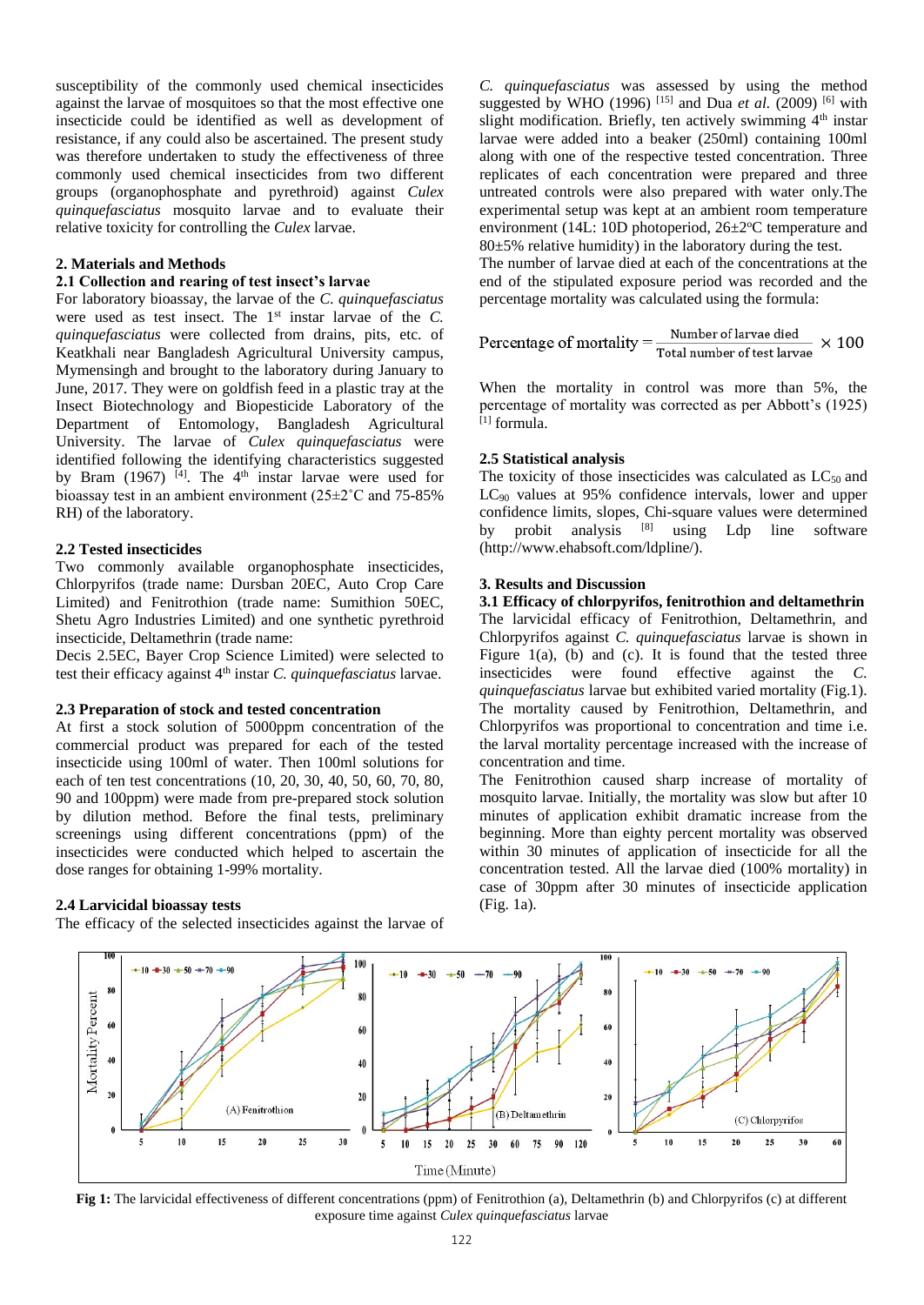In case of Deltamethrin, the effect was initially very slow effect but after 30 minutes mortality rate increased gradually. It took about 60 minutes to cause 50% mortality. Compared to Fenitrothion, more than 90% mortality was observed after two hours (120 minutes) of insecticide application for all the concentrations tested except 10ppm (Fig. 1b).

On the other hand, the effect of Chlorpyrifos showed classic that the exposed larvae responded to the treatments in a concentration dependent manner. Compared to Fenitrothion, it requires at least 20 minutes exerting 50% mortality which was 15 minutes for the Fenitrothion. After 60 minutes of insecticide treatment, all the tested concentration caused more than 90% mortality of *C. quinquefasciatus* larvae.

Thus, our results indicates that the Fenitrothion is the quickest in causing mortality followed by the Deltamethrin while the Chlorpyrifos required most delayed effect on *C. quinquefasciatus* larvae.

### **3.2 Lethal concentration of chlorpyrifos, fenitrothion and deltamethrin and their relative toxicity**

Based on the percentage of the larval mortalities,  $LC_{50}$  and LC<sup>90</sup> values, Chi-square, slope and 95% confidence limits were calculated with Ldp line software and are shown in Table 1.

Table 1: Comparative toxicities of fenitrothion, deltamethrin and chlorpyrifos insecticides to 4<sup>th</sup> instar larvae of *Culex quinquefasciatus* 

| Insecticide                                                                                                                                                                                                                    | $LC_{50}$ value (ppm) (95% $CL^*$ ) | $LC_{90}$ value (ppm) (95% CL) | Chi-square value | <b>Slope</b> |
|--------------------------------------------------------------------------------------------------------------------------------------------------------------------------------------------------------------------------------|-------------------------------------|--------------------------------|------------------|--------------|
| Fenitrothion                                                                                                                                                                                                                   | $8.88(3.19-14.36)$                  | 491.68 (233.46-2578.44)        | 13.679           | 0.735        |
| Deltamethrin                                                                                                                                                                                                                   | 26.73 (18.70-33.94)                 | 969.80 (448.90-4229.64)        | 7.277            | 0.821        |
| Chlorpyrifos                                                                                                                                                                                                                   | 71.14 (51.61-148.80)                | 2296.53 (1708.29-151147.90)    | 18.931           | 0.849        |
| the contract of the contract of the contract of the contract of the contract of the contract of the contract of the contract of the contract of the contract of the contract of the contract of the contract of the contract o |                                     |                                |                  |              |

**\***CL= Confidence upper and lower limits

*Culex quinquefasciatus* susceptibility to the tested insecticides varied considerably (Table 1). The larvae were least susceptible to Chlorpyrifos ( $LC_{50} = 71.144$ ppm and  $LC_{90} =$ 2296.532ppm). Deltamethrin was moderate in action; it showed  $LC_{50}$  value 26.727ppm and  $LC_{90}$  value 969.796ppm. Fenitrothion showed highest toxicity to the larvae. The  $LC_{50}$ value of Fenitrothion was 8.877ppm which was about 3 and 8 times more toxic compared to Deltamthrin and Chlorpyrifos, respectively. At the same time, the  $LC_{90}$  value for Fenitrothion was 491.675ppm which was around 2 times and 5 times more toxic compared to Deltamthrin and Chlorpyrifos, respectively (Fig.2).



**Fig 2:** Relative toxicity of Fenitrothion, Deltamethrin and Chlorpyrifos against the*Culex quinquefasciatus* larvae based on the calculated  $LC_{50}$  and  $LC_{90}$  values

Dorta *et al.* (1993) <sup>[5]</sup> tested three organophosphorus compounds- malathion, folithion and temephos and two synthetic pyrethroids- alphamethrin and deltamethrin to six vector mosquito species. They reported that all mosquito species including the field strains of *C. quinquefasciatus* and *Ae. albopictus* were highly susceptible to the insecticides tested. The Deltamethrin was more effective against *C. quinquefasciatus* (lab) strain than the other mosquito species tested.

Two organophosphorous insecticides of Chlorpyrifos group, Reldan 40EC and Dursban 50EC were tested against the larvae of *C. quinquefasciatus* [10]. Dursban and Reldan were equally effective against *Aedes aegypti*, *Annopheles stephensi* and *An. culicifacies*. Reldan was about nine times more effective than Dursban against *C. quinquefasciatus*. Hossain *et al.* (1995)<sup>[9]</sup> and Kumar *et al.* (2011)<sup>[12]</sup> also reported efficacy of Deltamethrin on *C. quinquefasciatus* larvae. Our results also showed that Deltamethrin was effective against *C. quinquefasciatus* but less effective than Fenitrothion. We found that the efficacy of Fenitrothion to *C. quinquefasciatus* was higher than the others tested insecticides which are in agreement of the previous findings reported by Rettich (1997)  $[14]$  and Parsons and Surgeoner (1991)  $[13]$  who reported that the susceptibility of mosquito larvae including *Culex* spp. to Fenitrothion with several other insecticides was very high. This suggests that the use of theses insecticides especially the Fenitrothion for the management of C*. quinquefasciatus* larvae.

## **4. Conclusion**

Laboratory evaluation were conducted to determine the efficacy of two organophosphate (OP) insecticides (Chlorpyrifos and Fenitrothion) and one synthetic pyrethroid insecticide (Deltamethrin) were evaluated against 4<sup>th</sup> instar larvae of *C. quinquefasciatus* by bioassay Mortality was recorded and the lethal concentrations  $(LC_{50}$  and  $LC_{90})$  were calculated by probit analysis. The calculated  $LC_{50}$  values for Fenitrothion, Deltramethrin and Chlorpyrifos were 8.88, 26.73 and 71.14ppm, respectively. Thus, the order of the tested insecticides was found to be Fenitrothion > Deltamethrin > Chlorpyrifos. The  $LC_{90}$  values were also followed similar trend. Based on our results it could be suggested that the Fenitrothion and Deltamethrin could be used for *Culex* larvae management.

## **5. References**

- 1. Abbott WS. A method of computing the effectiveness of insecticides. Journal of Economic Entomology. 1925; 18(2):267-269.
- 2. Bansal SK, Singh KV. Laboratory evaluation for comparative insecticidal activity of some synthetic pyrethroids against vector mosquitoes in arid region. Journal of Environmental Biology. 2006; 27(2):251-255.
- 3. Becker N, Petric D, Zgomba M, Boase C, Madon MB, Dahl C, *et al*. Medical Importance of Mosquitoes. In: